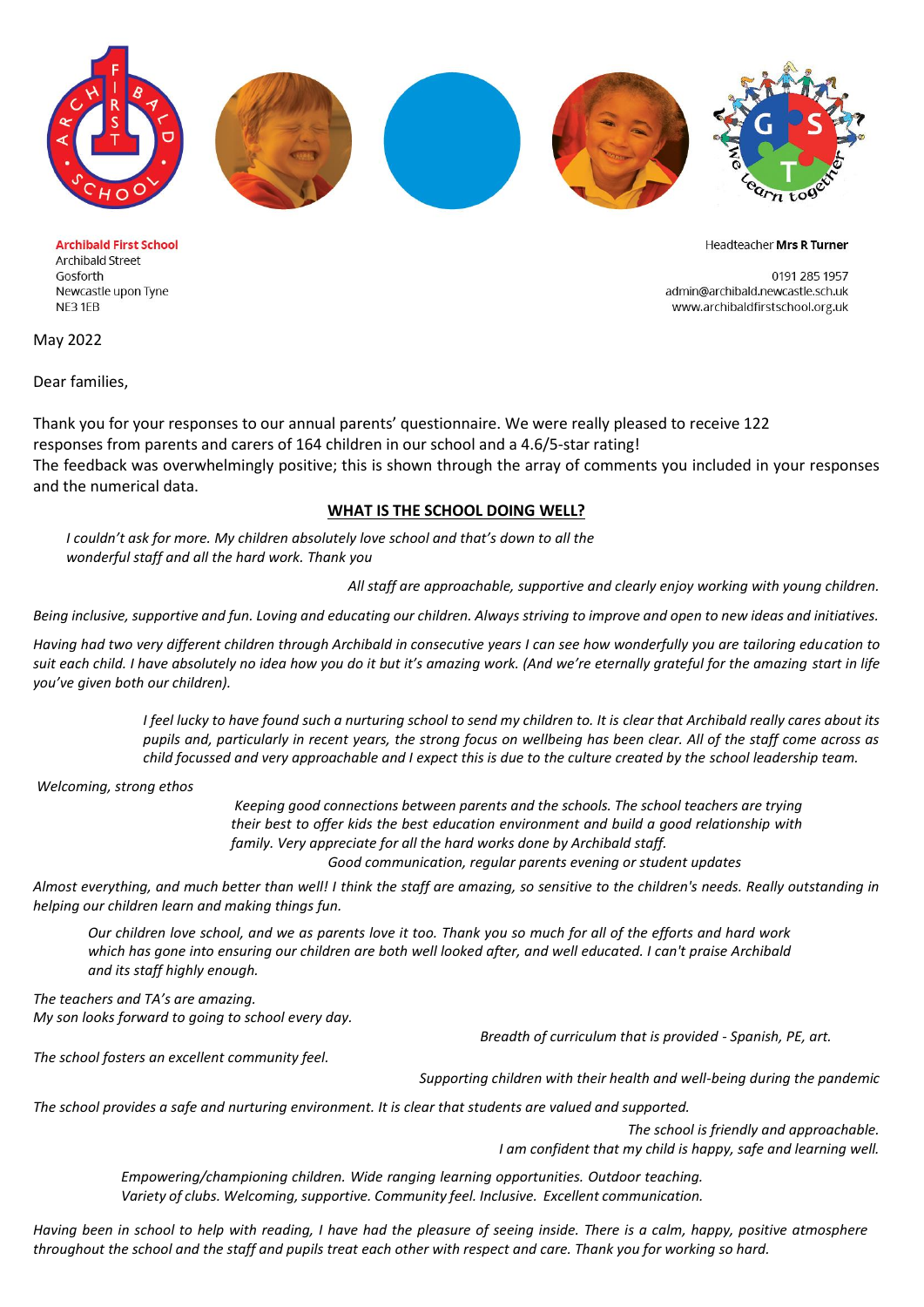*Communication is brilliant. Choice of after school clubs great. Staff very approachable and knowledgeable. Feel staff know my son well despite the size of the class which must be very difficult.*

*Covid recovery and ensuring the children are reaching their potential - understanding where some children may need some additional support and then ensuring this is provided.*

 *Archibald is a very good nurturing school. All staff are lovely and caring and do a marvellous job.*

*Archibald staff are friendly & always willing to listen. School has excellent cross curricular activities & standards are high in literacy, numeracy and in preparing them for all aspects of life age appropriately whilst allowing time for play & to be children. Everything!* 

 *Very welcoming and approachable. Wide variety of extra-curricular activities and opportunities.* 

## **WHAT COULD THE SCHOOL CONSIDER TO IMPROVE?**

### **VISITS AND VISITORS**

- *I hope one day something like the beach trip will be able to return so parents and children and teachers can celebrate end of year together.*
- *I feel the children would benefit from the re-introduction of school trips and the opportunity for stay and play with children in school.*
- *Arranging more school trips and visits*
- *Can we have the school fairs back?*
- *Give children more opportunities to have trips - it feels like the younger children are lacking in these opportunities and have missed out hugely due to Covid.*

It has been a difficult two years with the prevalence of Covid. In line with the government documentation, this has meant that visits and visitors have been limited in comparison to the number we would normally have in the school calendar. However,

## **So far this year…**

- Reception to Seven Stories
- Nursery Artventurers
- That History Bloke Y2 and Y3
- Christmas Panto Reception to Y4 Balance Bikes Reception
- PTFA Disco
- Newcastle Castle Y1
- RNLI Years 1-4
- Road Safety Team Nursery to Y2
- Parents in to host workshops
- Computing Workshops with
- Smart Scoot Years 3 and 4
- 
- Y1 Wilderness Workshop
- Y2 Architect Structures Workshop

## **Coming Up…**

- Y4 to Beamish
- GEM Education for Y1, Y2 & Y4 . Nursery to the Park
	- Y2 to the Aquarium
	- Y3 to Dance City
	- Whole School Beach trip
	- Reception Circus Skills
	- Y4 Hawkhirst Residential
	- Sports Days
	- Y1 TBC
	- Y4 Leavers Assembly & celebration

## **Next Steps**

- We will continue to plan more visits and visitors to enhance our curriculum offer for the children.
- We have also booked to go to the Pantomime at the Tyne Theatre in December! Oh yes, we have!

### **\*\*\*\*\*\*\*\*\*\*\*\*\*\*\*\*\*\*\*\*\*\*\*\***

## **FAMILIES INTO SCHOOL**

In addition to activities for the children, we would like to strengthen our relationships between home and school, by inviting you back into school. Staff will remain on the doors at the start and end of the school day, Senior Leaders will be at the front of school when possible (Aside from early morning meetings etc) and the front office is open for any questions you may have. Please do come in to school.

## **Next Steps:**

- The PTFA are about to embark on organising a summer fair.
- Because of Covid, the parents of children in Years 1 and 2, have had very little opportunity to get into school. We are busy looking at this and we hope to create more opportunities soon.
- We anticipate classroom visits, Stay and Play, Sharing Week to return next year.
- We are also grateful for any support anyone would like to offer in the classroom please get in touch.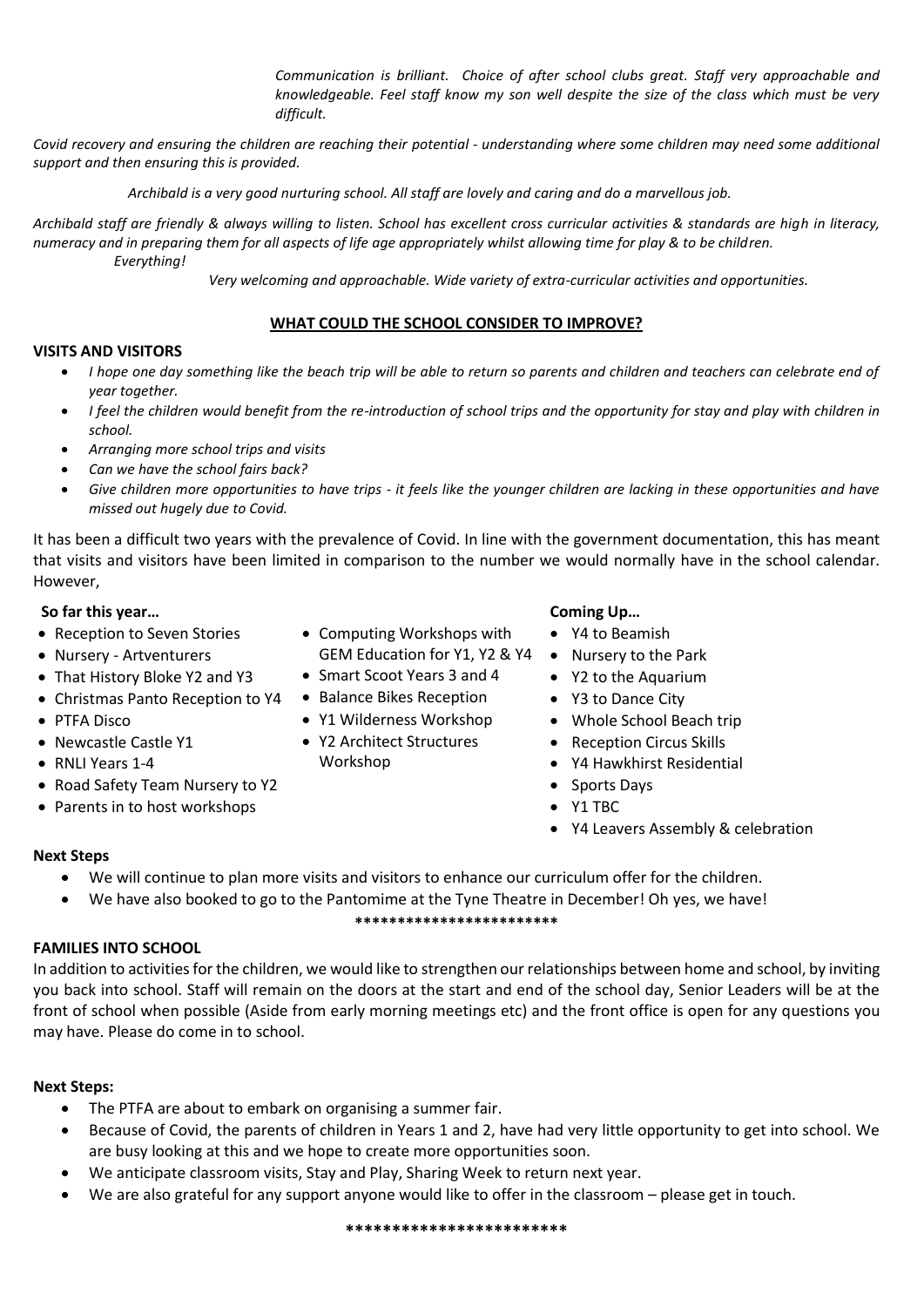## **EXTRA-CURRICULAR ACTIVITIES**

- *More clubs for reception classes*
- *More after school club option*
- More after school club options
- *Increasing the intake size of popular clubs*
- *More emphasis on sport and extra-curricular activities*
- Extending the number of children able to attend the extra-curricular activities.

The table below shows the extra-curricular activities in place this year.

- Art Club Reception
- Fun with Foodies KS1 • Fun with Foodies KS2 • Gosforth Band
- Art Club KS1 • Art Club KS2
- Fit Club
- Football Reception and Y1 Green Team • Gosforth Voices
- Football KS2
- Guitar
- French Club Y1
- Gymnastics
- French Club Y2 • French Club Y4
- Lego Years 2-3 • Little Rescuers Reception
- Mindfulness Y3 • Mindfulness Y4
- Mini Tennis KS2
- School Council
- Singing Club KS2
- STEM KS1 Spring 2
- STEM KS2 Spring 2
- Taekwondo Y1
- Taekwondo Y2

The majority of clubs are run by external providers who decide the number of places based on supervision ratios, space, resources, manageability and health & safety factors. Following the Covid guidance for schools restricting places at clubs to 15 places only, we are pleased to be able to run our clubs to full capacity based on the factors above.

## **Next Steps:**

- We will look into a wider range of clubs for Reception for the Spring term onwards once they have settled into school life.
- We will evaluate the numbers in clubs, and may look at the number of weeks a club runs for if this permits a second cohort of children to attend.
- We will ask the children what clubs they would like to see in addition to the ones offered to date.
- If you have a company which could run a club for Archibald, please do get in touch with us.

## **\*\*\*\*\*\*\*\*\*\*\*\*\*\*\*\*\*\*\*\*\*\*\*\***

## **COMMUNICATION**

- Too much communication on lots of different platforms.
- Communication needs to be streamlined for example use of text messages is excessive and indiscriminate for matters which would be better communicated by email; important messages are sent on tapestry which get missed as not emailed, and phone app notifications don't work.
- Streamline info for parents. This might be offering a single mode of communication that contains all relevant info in an easily referenced format, or else providing most info on a weekly basis e.g. every Monday.
- One system for emails, payments home to school contact.
- Difficult to keep track of all the letters. I do like a paper form to return reminds me to do it!
- The mix of letter/email communication is a bit confusing it would be great to reply to all slips/ requests by email. And a reminder email sent if you haven't replied in case its missed.
- Using one means of comms sometimes it's a letter, sometimes email, etc
- More advance warning about events, homework etc.
- More electronic responses from school correspondence, I.e. instead of having to print out return slips
- In terms of communications I think it could be improved. Sometimes we receive form in school bag, sometimes by email and sometimes by text. Consistency is key, especially if your child does not open their school bag for a while.

We try very hard to ensure we are communicating with everyone. It is clear that this still needs to be refined as whilst the different modes used reach different audiences, this is causing confusion. We also understand that texts are sent too frequently and the letters can be too long.

# **Next Steps:**

- We will streamline letters.
- We will check the letters for clarity and tone.
- As requested we will reduce the frequency of texts and reminder messages.
- No letters/messages/updates/reminders will be shared via Seesaw or Tapestry.
- Letters will continue to be emailed and added to the school website.
- Tranquil Tuesdays Y2
- Trumpet
- Violin
	- Yoga Club Y1
	- Yoga Club Y2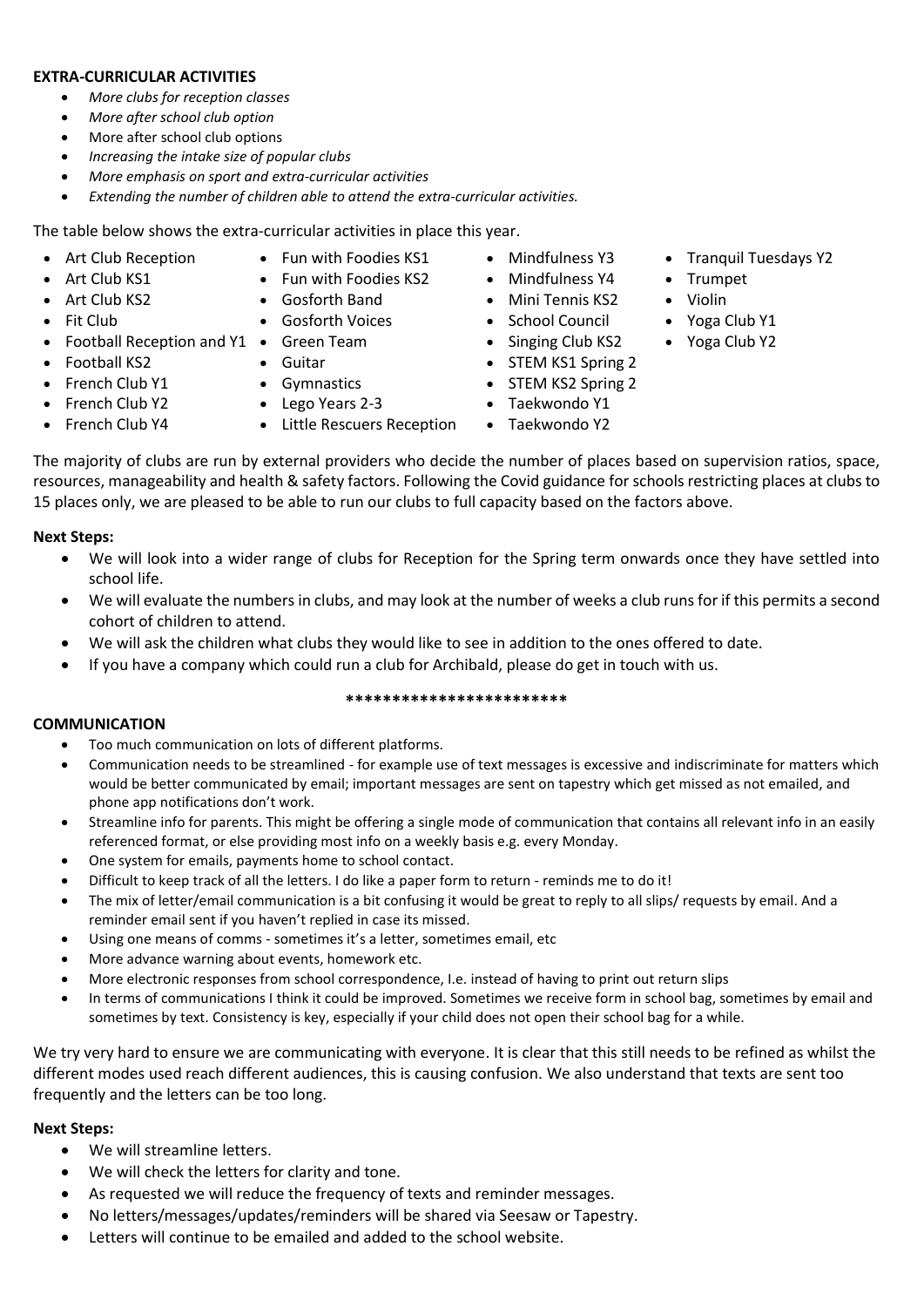• In response to a request, we are already trialling digital return forms and if these are successful we will continue with these to prevent printing of slips or email returns.

\*\*\*With these next steps in mind, please check the school diary and school letters pages regularly to stay abreast of what is happening in school. \*\*\*

The school admin team are more than happy to help with any queries regarding the addresses / numbers registered on the system.

### **\*\*\*\*\*\*\*\*\*\*\*\*\*\*\*\*\*\*\*\*\*\*\*\***

- *Less emphasis on Christianity and making it clear to children that not having a religion is equally valid.*
- *In RE lessons I wonder if much mention is made of the fact that a large proportion of the population are not believers in any religion and that having no religion is as valid a position as having a religion?*
- *I would be interested to understand the RE curriculum. It seems this is delegated to the local authority but I can't find details.*

Within EYFS, the children learn about a range of celebrations and events from different religions and countries. Children in Years 1 – 4 follow the Newcastle Syllabus [\(https://www.servicestoschools.org.uk/Services/1605\)](https://www.servicestoschools.org.uk/Services/1605). Information can also be found on our website[: https://www.archibaldfirstschool.org.uk/curriculum-2/foundation-subjects/](https://www.archibaldfirstschool.org.uk/curriculum-2/foundation-subjects/) where our annual plan for 2021-22 can be found.

The children are educated about different faiths – Christianity, Islam, Judaism, Sikhism and Hinduism. This supports developing children's understanding, respect and knowledge of other people's beliefs. We also openly share with the children that not everyone has a religion, and this is a person's choice.

#### **\*\*\*\*\*\*\*\*\*\*\*\*\*\*\*\*\*\*\*\*\*\*\*\***

## **HOMEWORK**

**RE**

- *More paper home work*
- *Less homework*
- *Prefer printed homework books, perhaps parents can be given choices and contribute to printing? As would like children to have less screen time*

In every questionnaire we undertake, homework continues to be the element that provokes conversation: too much, too little, too easy, too hard, online, offline...

The homework set is designed to reflect the work the children have completed in school and to be completed with a grown-up. The online homework reduces paper usage, printing costs and ensures it always reaches home avoiding lost homework books/sheets! It also provides an electronic storage of homework which reduces staff time spent filing.

## **Next Steps:**

- All children will be issued with a homework book at the start of the year. Children can work in these to complete the homework when it is set via Tapestry or Seesaw.
- We will produce a leaflet to show you how to edit the work on line which means no printing.

### **\*\*\*\*\*\*\*\*\*\*\*\*\*\*\*\*\*\*\*\*\*\*\*\***

## **EMOTIONAL HEALTH AND WELLBEING**

Mindfulness, Yoga, PSHE, class time, two hours of PE a week, playtimes and games, Tranquil Tuesdays and Show me 5 are just some of the things we do in school with the children around mental health and well-being.

Mrs West continues to complete 1-1 work and small group work at the request of teachers/parents. This year we have started working with a counsellor from Northern Guild who works with 2-3 children on a 1-1 basis.

We are currently in consultation with another counsellor to work with us for a day a week from September – watch this space.

## **Next Steps:**

- We are about to embark on a playtime project called OPAL: This will provide purposeful play and open-ended activities for playtimes and lunch breaks.
- We can't make our children resilient but we can endeavour to provide them with opportunities to develop their resilience through activities and interactions.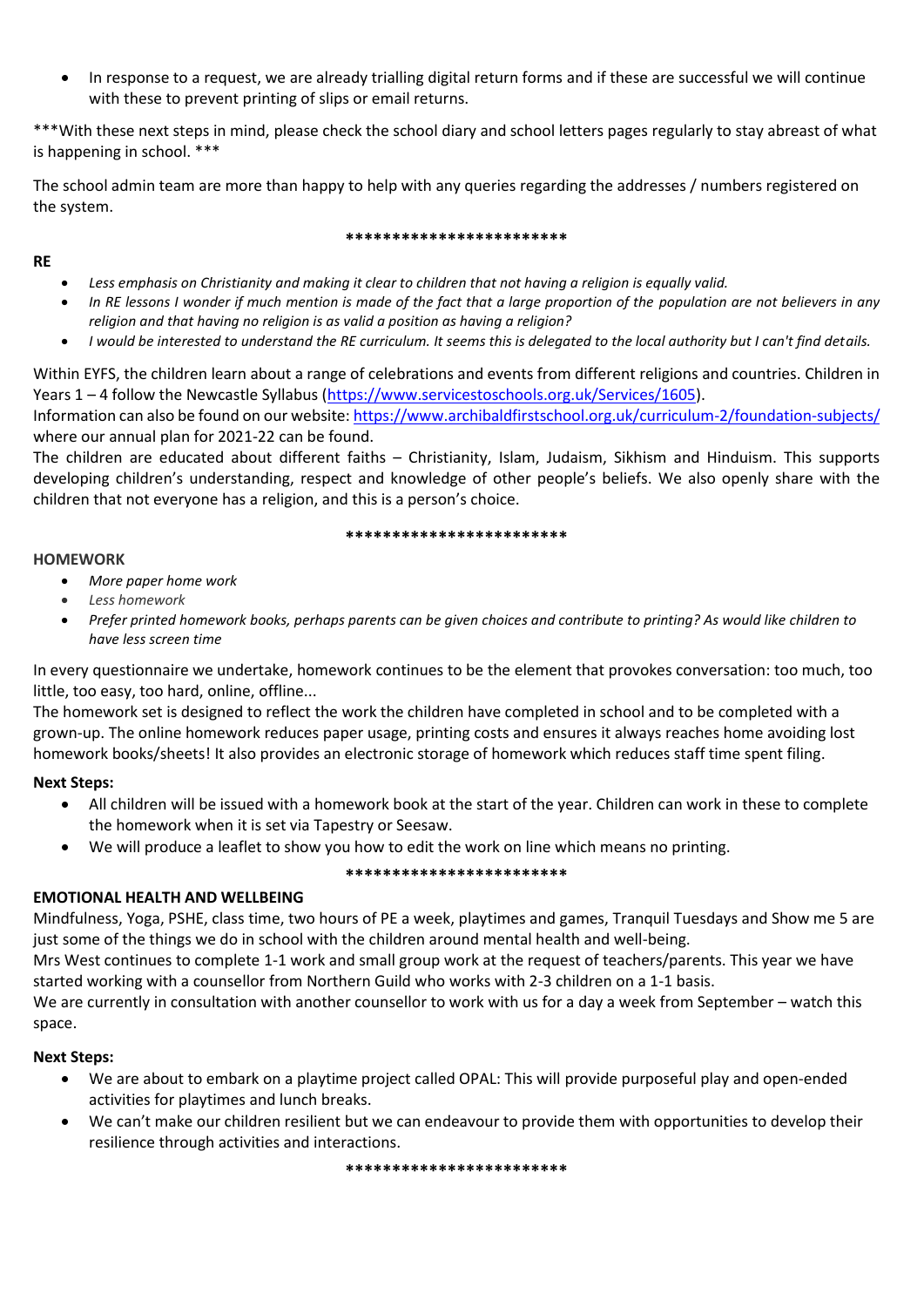## **READING**

- *Bring back sending reading books home*
- *Bring back reading books alongside the app*

Reading books for Reception and Year 1 have been electronic this year. In addition to the E-Book, the children also take home a book for pleasure.

Our 'hurdle' to sending our current supply of books home is if one book from the set is not returned it means we cannot use that set of books in school until it is returned or replaced. Replacement books would be at a cost of between £4 and £5 each, and we would have to ask families for this via Parent Pay. Your thoughts on this are very welcome.

## **Next Steps:**

- The Senior Leadership Team are looking at the investment to purchase additional books for home to supplement the reading books in school.
- The reading dairies completed by parents are still a great way of sharing the children's reading at home. Staff are in discussion about how to share when your child has read in school balancing this against the recording that they do for each reading session in their teacher files.

#### **\*\*\*\*\*\*\*\*\*\*\*\*\*\*\*\*\*\*\*\*\*\*\*\***

## **WORKING WITH YOU**

Amongst the questionnaire returns there were a small minority who expressed dissatisfaction. We are sorry that your experiences at Archibald are not as positive as we would wish for. Our door is open if you would like to take the opportunity to come into school so that we understand what has happened and address any concerns held. As the questionnaire can be anonymous, we hope these families can come and approach us.

We look forward to continuing to work in partnership with you as a school community. Thank you for the time taken to share your voice with us.

# **The Archibald Team**